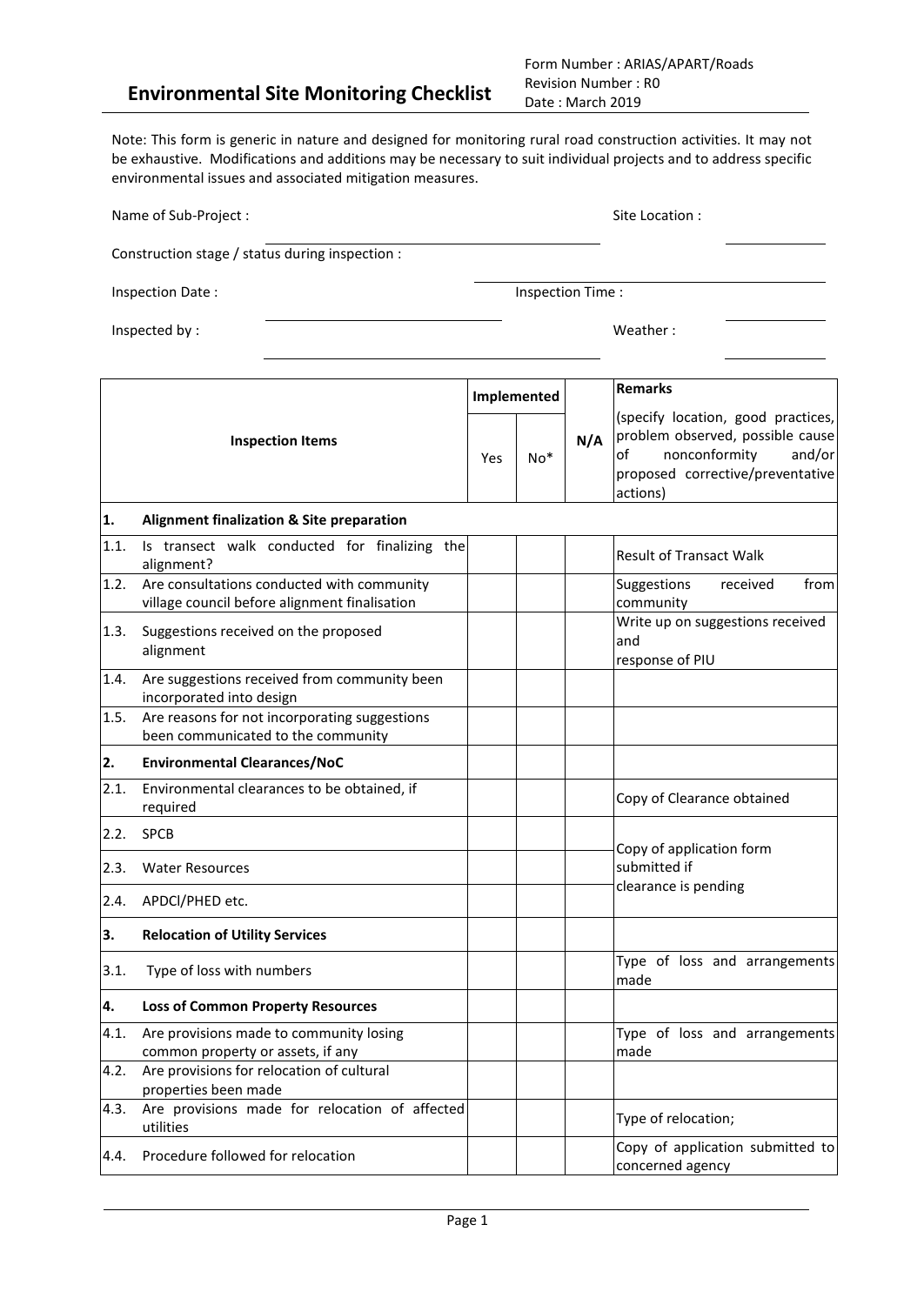|                         |                                                                                                                                                                                                                                   |     |             |     | <b>Remarks</b>                                                                                                                                          |  |
|-------------------------|-----------------------------------------------------------------------------------------------------------------------------------------------------------------------------------------------------------------------------------|-----|-------------|-----|---------------------------------------------------------------------------------------------------------------------------------------------------------|--|
|                         |                                                                                                                                                                                                                                   |     | Implemented |     |                                                                                                                                                         |  |
| <b>Inspection Items</b> |                                                                                                                                                                                                                                   | Yes | $No*$       | N/A | (specify location, good practices,<br>problem observed, possible cause<br>nonconformity<br>and/or<br>of<br>proposed corrective/preventative<br>actions) |  |
| 5.                      | Material source identification, extraction and<br>rehabilitation                                                                                                                                                                  |     |             |     |                                                                                                                                                         |  |
| 5.1.                    | Is quarry material is being used from existing<br>quarry                                                                                                                                                                          |     |             |     |                                                                                                                                                         |  |
| 5.2.                    | Is material from existing quarries in sufficient<br>quantities for the project                                                                                                                                                    |     |             |     |                                                                                                                                                         |  |
| 5.3.                    | If answer to No. 5.2 is no, then are arrangements<br>made for identification, extraction,<br>rehabilitation of new quarries as per SPCB<br>guideline                                                                              |     |             |     |                                                                                                                                                         |  |
| 5.4.                    | Is the project area water scarce?                                                                                                                                                                                                 |     |             |     |                                                                                                                                                         |  |
| 5.5.                    | If answer to No. 5.4 is yes, are possibilities of<br>use of existing water sources identified in<br>consultation with the villagers, PRI or Govt.<br>Departments? (Community water sources to be<br>used only with their consent) |     |             |     | List of existing perennial sources<br>prepared                                                                                                          |  |
| 6.                      | <b>Water Bodies</b>                                                                                                                                                                                                               |     |             |     |                                                                                                                                                         |  |
| 6.1.                    | Does the alignment cut across or passing<br>adjacent to water body?                                                                                                                                                               |     |             |     |                                                                                                                                                         |  |
| 6.2.                    | Are consultation conducted with community for<br>seeking consent and measures to be taken to<br>mitigated impacts                                                                                                                 |     |             |     |                                                                                                                                                         |  |
| 6.3.                    | Are design/plan prepared indicating pond<br>to be affected                                                                                                                                                                        |     |             |     |                                                                                                                                                         |  |
| 6.4.                    | Are provisions made for control of pollution of<br>pond water during construction                                                                                                                                                 |     |             |     |                                                                                                                                                         |  |
| 6.5.                    | Are provisions made for rehabilitation of the<br>water body, if affected                                                                                                                                                          |     |             |     |                                                                                                                                                         |  |
| 7.                      | Slope Stability, Soil Erosion & Top soil<br>conservation                                                                                                                                                                          |     |             |     |                                                                                                                                                         |  |
| 7.1.                    | Are slope stabilization engineering<br>Measures taken if included in the DPR                                                                                                                                                      |     |             |     | Locations of measures required<br>and<br>measures suggested                                                                                             |  |
| 7.2.                    | Are erosion control measures taken if included in<br>the DPR                                                                                                                                                                      |     |             |     | Specify measures taken                                                                                                                                  |  |
| 7.3.                    | Are provisions made for conservation of topsoil<br>in stockpiles                                                                                                                                                                  |     |             |     |                                                                                                                                                         |  |
| 8.                      | <b>Drainage</b>                                                                                                                                                                                                                   |     |             |     |                                                                                                                                                         |  |
| 8.1.                    | Are culverts at such locations designed to<br>handle the afflux and to ensure that upstream<br>areas do not get flooded and excessive scour<br>caused on downstream nor fields affected                                           |     |             |     | Reasons for not providing culverts                                                                                                                      |  |
| 8.2.                    | Has provision been made for construction of<br>temporary water diversion channel and local<br>people are informed about it                                                                                                        |     |             |     |                                                                                                                                                         |  |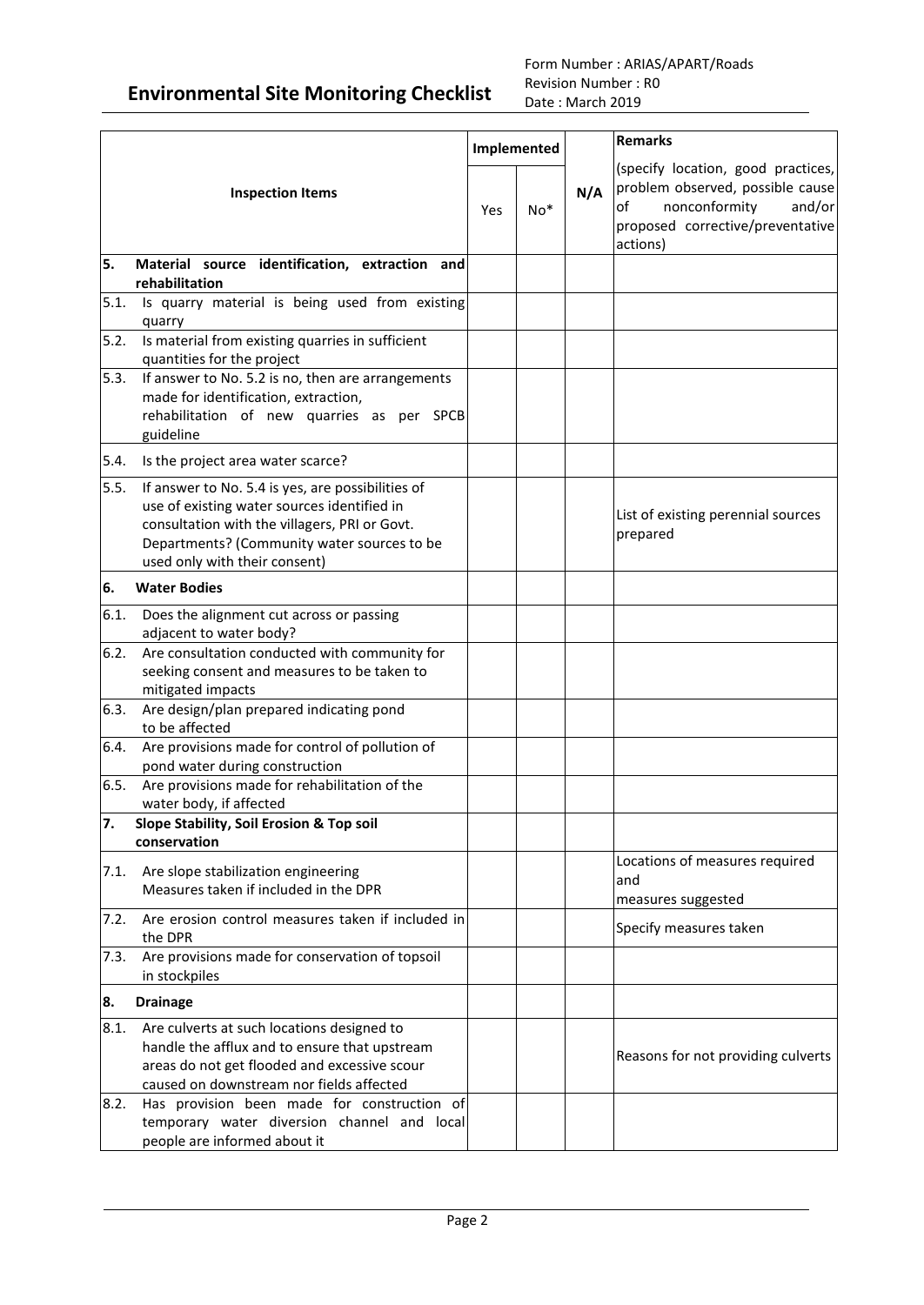|           |                                                                                                                                                                                     |     | Implemented |     | <b>Remarks</b>                                                                                                                                          |
|-----------|-------------------------------------------------------------------------------------------------------------------------------------------------------------------------------------|-----|-------------|-----|---------------------------------------------------------------------------------------------------------------------------------------------------------|
|           | <b>Inspection Items</b>                                                                                                                                                             | Yes | $No*$       | N/A | (specify location, good practices,<br>problem observed, possible cause<br>nonconformity<br>and/or<br>of<br>proposed corrective/preventative<br>actions) |
| 8.3.      | Are provisions made for erection of safety devises,<br>Deep excavation barrier, warning signs and<br>warning posts at construction locations over<br>drainage channels              |     |             |     |                                                                                                                                                         |
| 9.        | <b>Protection of Forest &amp; Plantation</b>                                                                                                                                        |     |             |     |                                                                                                                                                         |
| 9.1.      | Are trees being cut by the project, if yes<br>indicate number of trees felled                                                                                                       |     |             |     |                                                                                                                                                         |
| 9.2.      | Is clearance from the forest department<br>obtained                                                                                                                                 |     |             |     |                                                                                                                                                         |
| 9.3.      | Is land identified for compensatory plantation                                                                                                                                      |     |             |     |                                                                                                                                                         |
| 9.4.      | Amount of Compensation deposited to Forest<br>Dept.                                                                                                                                 |     |             |     |                                                                                                                                                         |
| 9.5.      | No. of trees planted as per the compensatory<br>afforestation plan and locations                                                                                                    |     |             |     |                                                                                                                                                         |
| 9.6.      | maintenance<br>of the<br>$\mathsf{ls}$<br>the<br>compensatory<br>afforestation plan done by the contractor?                                                                         |     |             |     |                                                                                                                                                         |
| 10.       | <b>Historical/Heritage Site</b>                                                                                                                                                     |     |             |     |                                                                                                                                                         |
|           | 10.1. Any historical heritage exists on site? If yes, ensure<br>appropriate measures taken to report it to District<br>Authorities and preserve it<br>10.2. Others (please specify) |     |             |     | Description of the site and<br>protection measures taken                                                                                                |
|           |                                                                                                                                                                                     |     |             |     |                                                                                                                                                         |
|           | 11. Natural Habitat                                                                                                                                                                 |     |             |     |                                                                                                                                                         |
|           | 11.1. Does any natural habitat exists<br>along the project corridor                                                                                                                 |     |             |     |                                                                                                                                                         |
|           | 11.2. Is identificationof ecological features being<br>done during transect walk                                                                                                    |     |             |     |                                                                                                                                                         |
|           | 11.3. Is Natural habitat Management Plan prepared                                                                                                                                   |     |             |     |                                                                                                                                                         |
|           | 11.4. If yes, are all<br>measures followed<br>during<br>implementation                                                                                                              |     |             |     |                                                                                                                                                         |
| 12.       | <b>Air Pollution Control</b>                                                                                                                                                        |     |             |     |                                                                                                                                                         |
|           | 12.1. Are the construction sites watered to minimize<br>dust generated?                                                                                                             |     |             |     |                                                                                                                                                         |
| 12.2. Are | vehicles<br>carrying<br>all<br>dusty<br>loads<br>covered/watered over prior to leaving the site?                                                                                    |     |             |     |                                                                                                                                                         |
|           | 12.3. Are dust controlled during percussive drilling or<br>rock breaking?,                                                                                                          |     |             |     |                                                                                                                                                         |
|           | 12.4. Are plant and equipment well maintained? (any<br>black smoke observed, please indicate the<br>plant/equipment and location)                                                   |     |             |     |                                                                                                                                                         |
| 13.       | <b>Water Pollution Control</b>                                                                                                                                                      |     |             |     |                                                                                                                                                         |
|           | 13.1. Are there any wastewater discharged to the storm<br>drains?                                                                                                                   |     |             |     |                                                                                                                                                         |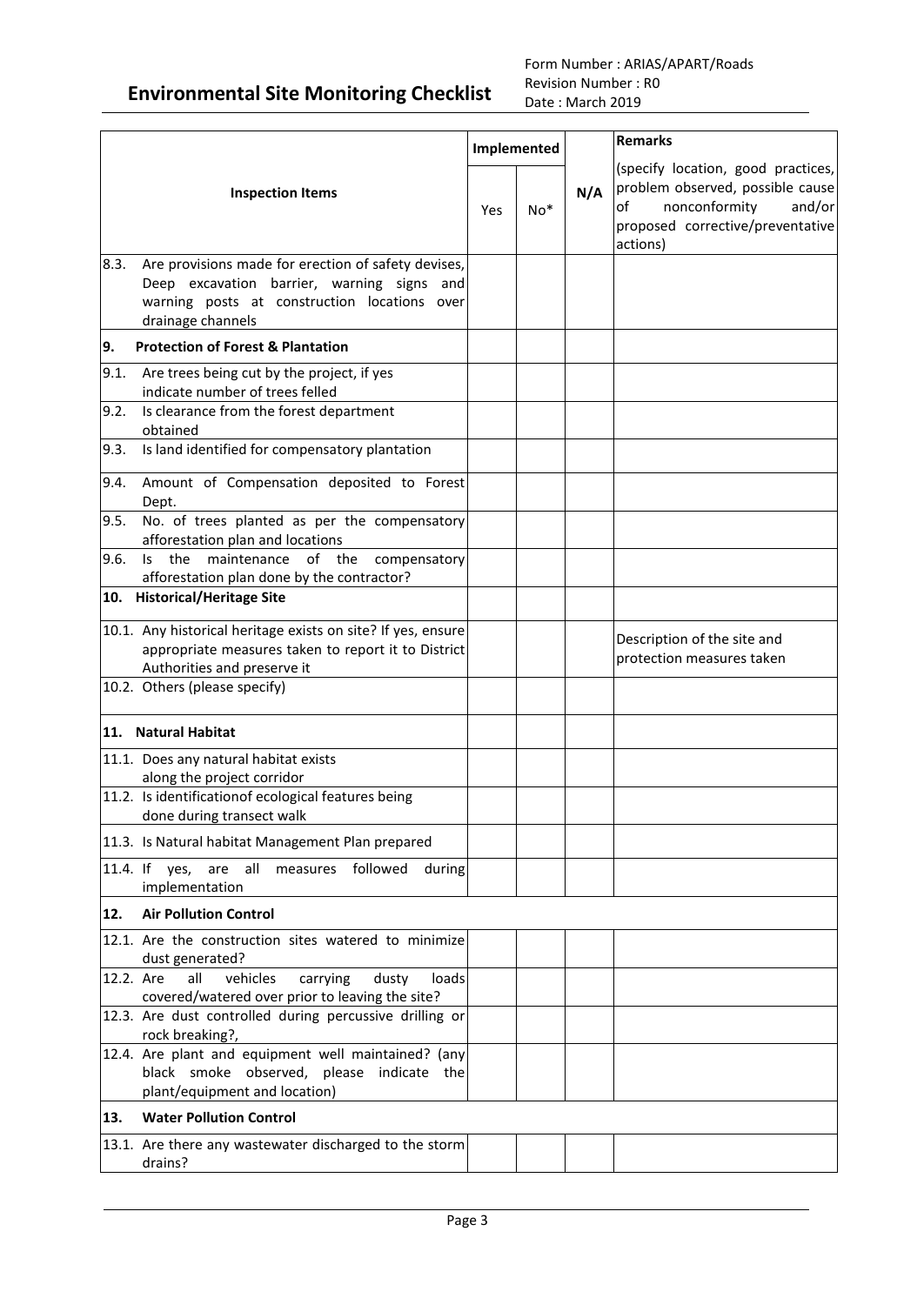|          |                                                                                                                                                |     | Implemented |     | <b>Remarks</b>                                                                                                                                          |
|----------|------------------------------------------------------------------------------------------------------------------------------------------------|-----|-------------|-----|---------------------------------------------------------------------------------------------------------------------------------------------------------|
|          | <b>Inspection Items</b>                                                                                                                        | Yes | $No*$       | N/A | (specify location, good practices,<br>problem observed, possible cause<br>nonconformity<br>and/or<br>of<br>proposed corrective/preventative<br>actions) |
|          | 13.2. Are sandbags/earth bund adopted to prevent<br>washing away of sand/silt and wastewater to<br>drains, catchpit, public road and footpath? |     |             |     |                                                                                                                                                         |
|          | 13.3. Is domestic water directed to septic tanks or<br>chemical toilets?                                                                       |     |             |     |                                                                                                                                                         |
|          | 13.4. Others (please specify)                                                                                                                  |     |             |     |                                                                                                                                                         |
| 14.      | <b>Noise Control</b>                                                                                                                           |     |             |     |                                                                                                                                                         |
|          | 14.1. Is the Noisy construction activities be carried out<br>during normal working hours?                                                      |     |             |     |                                                                                                                                                         |
|          | 14.2. Any noise mitigation measures adopted (e.g. use<br>noise barrier / enclosure)?                                                           |     |             |     |                                                                                                                                                         |
|          | 14.3. Are utilized?                                                                                                                            |     |             |     |                                                                                                                                                         |
| 15.      | <b>Waste Management</b>                                                                                                                        |     |             |     |                                                                                                                                                         |
|          | 15.1. Is the site kept clean and tidy? (e.g. litter free,<br>good housekeeping)                                                                |     |             |     |                                                                                                                                                         |
|          | 15.2. Are separated labelled containers / areas provided<br>for facilitating recycling and waste segregation?                                  |     |             |     |                                                                                                                                                         |
|          | 15.3. Are construction wastes / recyclable wastes and<br>general refuse removed off site regularly?                                            |     |             |     |                                                                                                                                                         |
|          | 15.4. Are construction wastes collected and disposed of<br>properly by licensed collectors?                                                    |     |             |     |                                                                                                                                                         |
|          | 15.5. Are chemical wastes, if any, collected and disposed<br>of properly by licensed collectors?                                               |     |             |     |                                                                                                                                                         |
|          | 15.6. Are oil drums and plants/equipments provided<br>with drip trays?                                                                         |     |             |     |                                                                                                                                                         |
|          | 15.7. Are drip trays free of oil and water?                                                                                                    |     |             |     |                                                                                                                                                         |
| 15.8. Is | there<br>oil<br>spillage?<br>any<br>Clean-up<br>the<br>contaminated soil immediately?                                                          |     |             |     |                                                                                                                                                         |
|          | 16. Health Safety & Environment                                                                                                                |     |             |     |                                                                                                                                                         |
|          | 16.1. PPE is supplied appropriate to the task and the<br>user                                                                                  |     |             |     |                                                                                                                                                         |
|          | 16.2. Is the PPE provided by the contractor to all<br>workers                                                                                  |     |             |     |                                                                                                                                                         |
|          | (EAP)<br>16.3. Employee<br>Assistance<br>Programme<br>information are displayed and available to staff                                         |     |             |     |                                                                                                                                                         |
|          | 16.4. First Aid Plan is displayed on notice board                                                                                              |     |             |     |                                                                                                                                                         |
|          | 16.5. Appropriate first aid kits are available and easily<br>accessible with signs clearly visible                                             |     |             |     |                                                                                                                                                         |
|          | 16.6. First aid kits are checked regularly to ensure they<br>are clean, orderly, fully stocked and not expired                                 |     |             |     |                                                                                                                                                         |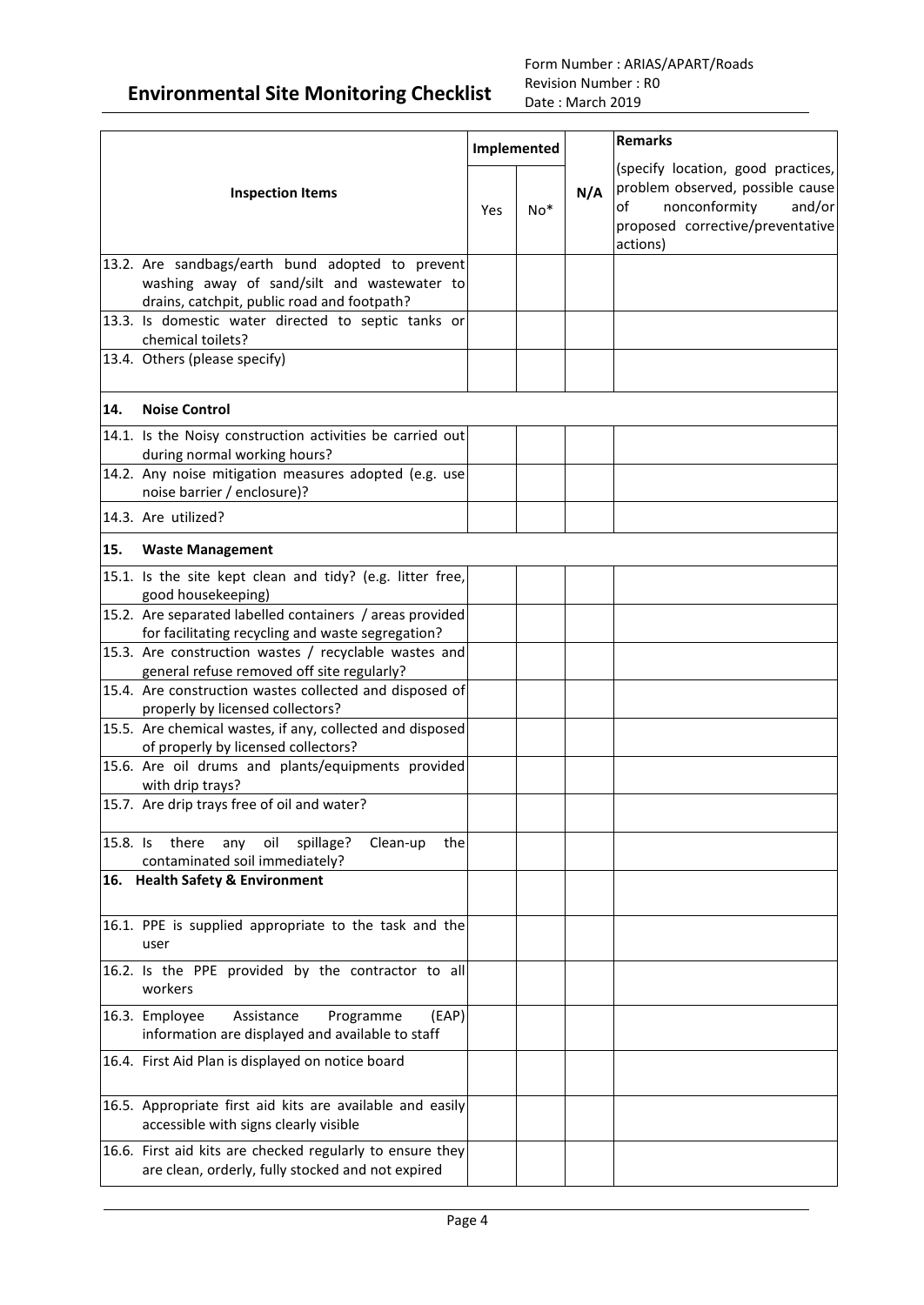#### Form Number : ARIAS/APART/Roads Revision Number : R0 Date : March 2019

|                                                                                                                                                                     |     | Implemented |     | <b>Remarks</b>                                                                                                                                          |  |
|---------------------------------------------------------------------------------------------------------------------------------------------------------------------|-----|-------------|-----|---------------------------------------------------------------------------------------------------------------------------------------------------------|--|
| <b>Inspection Items</b>                                                                                                                                             | Yes | $No*$       | N/A | (specify location, good practices,<br>problem observed, possible cause<br>of<br>nonconformity<br>and/or<br>proposed corrective/preventative<br>actions) |  |
| 16.7. Is portable drinking water facility provided to<br>labour camp                                                                                                |     |             |     |                                                                                                                                                         |  |
| 16.8. Is sanitation facility provided to labour camp                                                                                                                |     |             |     |                                                                                                                                                         |  |
| 16.9. Is cooking facility provided to labour camp                                                                                                                   |     |             |     |                                                                                                                                                         |  |
| 16.10.All trenches and pits are provided with enclosures<br>and caution boards Stocking of materials and<br>wastes is not obstructing pathways used by<br>community |     |             |     |                                                                                                                                                         |  |
| 17. Resource Conservation                                                                                                                                           |     |             |     |                                                                                                                                                         |  |
| 17.1. Is water pipe leakage and wastage prevented?                                                                                                                  |     |             |     |                                                                                                                                                         |  |
| 17.2. Are diesel-powered plants and equipments shut<br>off while not in use to reduce excessive use?                                                                |     |             |     |                                                                                                                                                         |  |
| 17.3. Are energy conservation practices adopted?                                                                                                                    |     |             |     |                                                                                                                                                         |  |
| 17.4. Are metal or other alternatives used to minimize<br>the use of timber?                                                                                        |     |             |     |                                                                                                                                                         |  |
| 17.5. Are materials stored in good condition to prevent<br>deterioration<br>and<br>wastage<br>(e.g.<br>covered,<br>separated)?                                      |     |             |     |                                                                                                                                                         |  |
| 18. Emergency Preparedness and Response                                                                                                                             |     |             |     |                                                                                                                                                         |  |
| Are fire extinguishers / fighting facilities properly<br>18.1.<br>maintained and not expired? Escape not blocked /<br>obstructed?                                   |     |             |     |                                                                                                                                                         |  |
| Are accidents and incidents<br>18.2.<br>reported<br>and<br>reviewed, and corrective & preventive actions<br>identified and recorded?                                |     |             |     |                                                                                                                                                         |  |
| 18.3. Others (please specify)                                                                                                                                       |     |             |     |                                                                                                                                                         |  |

*\*Any "No" recorded represents the potential breach of regulation or improvement needed and details of nonconformity (NC) shall be recorded in the Remarks.*

\* Report NC in the following forms. Each NC should make reference into the checklist as coded. The responsible personnel shall identify the root cause of NC and adopt appropriate corrective and preventive actions (CPA) for mitigation. Confirmation of the effectiveness of the CPA shall be verified by Project Manager within an agreed time.

| Signature of Site Inspector | Date |  |
|-----------------------------|------|--|
| Reviewed by Project Manager | Date |  |